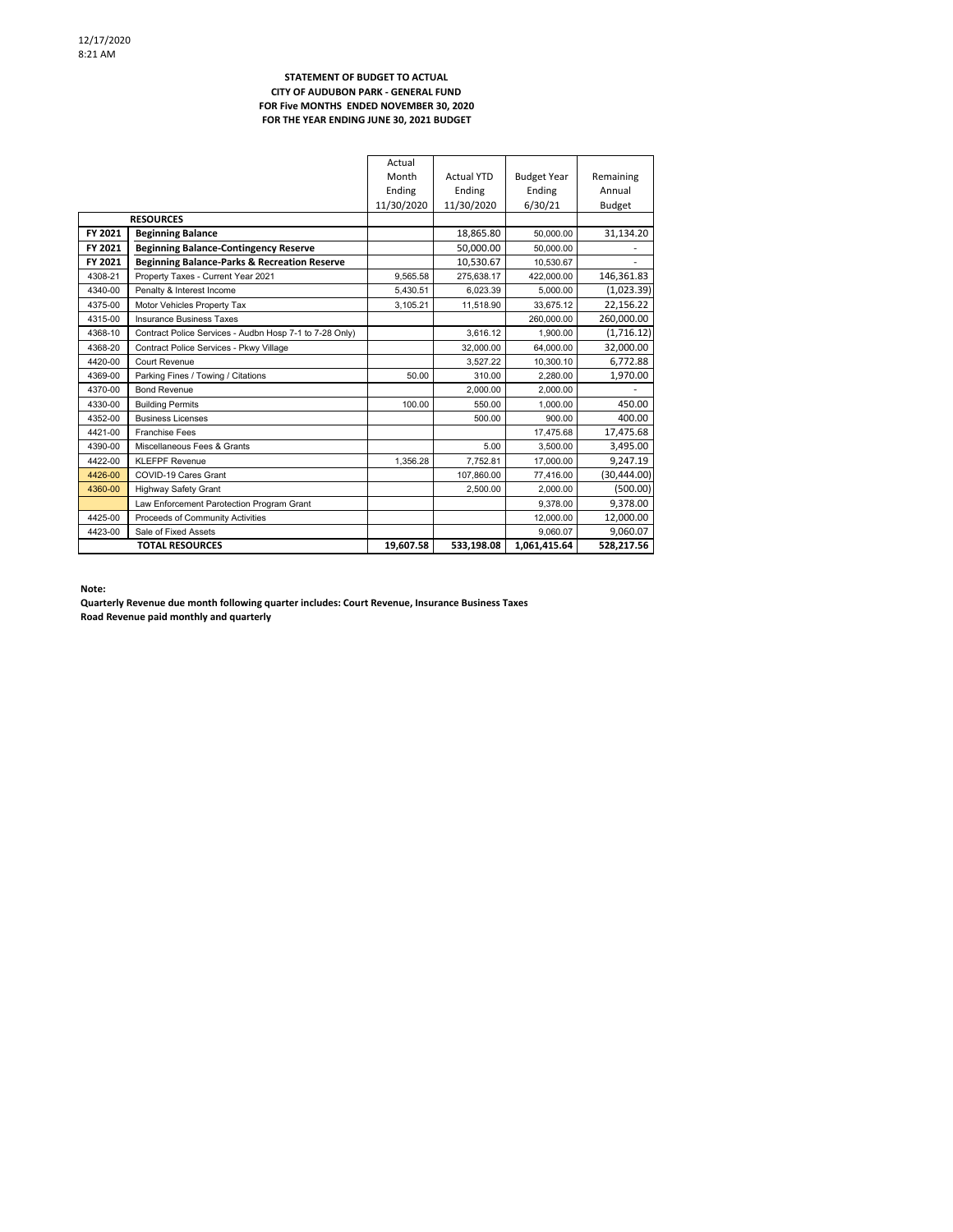### **STATEMENT OF BUDGET TO ACTUAL CITY OF AUDUBON PARK ‐ GENERAL FUND FOR Five MONTHS ENDED NOVEMBER 30, 2020 FOR THE YEAR ENDING JUNE 30, 2021 BUDGET**

|         |                                           | Actual     |                   |                        |                        |
|---------|-------------------------------------------|------------|-------------------|------------------------|------------------------|
|         |                                           | Month      | <b>Actual YTD</b> | <b>Budget Year</b>     | Remaining              |
|         |                                           | Ending     | Ending            | Ending                 | Annual                 |
|         |                                           | 11/30/2020 | 11/30/2020        | 6/30/21                | <b>Budget</b>          |
|         |                                           |            |                   |                        |                        |
|         | <b>APPROPRIATIONS</b>                     |            |                   |                        |                        |
|         | <b>Public Administration</b>              |            |                   |                        |                        |
| 5300-00 | <b>Administrative Costs</b>               | 1,236.49   | 5,189.97          | 14,000.00              | 8,810.03               |
| 5504-00 | Supplies & Equipment                      | 1,431.91   | 4,159.59          | 7,000.00               | 2,840.41               |
| 5500-00 | Repairs & Maintenance                     | 505.16     | 15,755.69         | 18,000.00              | 2,244.31               |
| 6500-00 | Utitlities - LG&E, Water, etc.            | 638.57     | 18,248.72         | 51,500.00              | 33,251.28              |
| 5015-00 | Property Insurance 10%                    | 36.95      | 187.81            | 406.43                 | 218.62                 |
| 5020-00 | Liability Insurance 10%                   | 458.16     | 2,291.80          | 5,040.25               | 2,748.45               |
| 5340-00 | <b>Bookeeping Services</b>                |            | 1,105.00          | 6,000.00               | 4,895.00               |
| 5350-00 | Clerks Salary                             | 3,969.84   | 21,778.56         | 51,608.00              | 29,829.44              |
| 5004-00 | Payroll Expense - SS / Medicare           | 303.70     | 1,666.08          | 3,806.83               | 2,140.75               |
| 5005-00 | Workers' Compensation Insurance 10%       | 157.44     | 787.54            | 1,808.65               | 1,021.11               |
| 5010-00 | Unemployment Reserve - 12%                |            | 113.37            | 1,103.56               | 990.19                 |
| 5200-00 | Legal Affairs                             | 1,312.50   | 10,360.00         | 16,000.00              | 5,640.00               |
| 5200-10 | Claims and Judgements Payable             |            | 16,000.00         | 16,000.00              |                        |
| 5710-00 | Auditing                                  |            |                   | 6,800.00               | 6,800.00               |
| 5740-00 | Property Valuation                        |            |                   | 6,877.60               | 6,877.60               |
| 5527-00 | <b>Codification Ordinances</b>            |            | 1,851.60          | 2,000.00               | 148.40                 |
|         |                                           |            |                   |                        |                        |
|         | <b>Total Public Administration</b>        | 10,050.72  | 99,495.73         | 207,951.32             | 108,455.59             |
|         | Parks & Recreation Reserve                |            |                   | 10,503.67              | 10,503.67              |
|         | <b>Contingency Reserve</b>                |            | ä,                | 50,000.00              | 50,000.00              |
|         |                                           |            |                   |                        |                        |
|         | <b>Public Works</b>                       |            |                   |                        |                        |
| 5452-10 | Supplies & Equipment                      |            | 445.69            | 16.422.16              | 15,976.47              |
| 5457-10 | Fuel                                      | 297.52     | 1,064.26          | 2,896.49               | 1,832.23               |
| 5480-10 | Property Insurance 20%                    | 73.89      | 369.60            | 812.87                 | 443.27                 |
| 5485-10 | Liability Insurance 20%                   | 916.32     | 4,583.60          | 10,080.50              | 5,496.90               |
| 5450-10 | Works Dept. - Salaries                    | 2,692.80   | 15,545.76         | 35,000.00              | 19,454.24              |
| 5451-10 | Director of Vehicular & Bldg. Maintenance | 1.908.00   | 7.728.00          | 17.500.00              | 9.772.00               |
| 5465-10 | Payroll taxes                             | 351.97     | 1,709.33          | 3,460.87               | 1,751.54               |
| 5470-10 | Unemployment reserve - 9%                 |            | 113.37            | 468.05                 | 354.68                 |
| 5475-10 | Workers' Compensation Insurance 20%       | 314.88     | 1,575.10          | 3,617.30               | 2,042.20               |
| 5454-10 | <b>Public Facilities</b>                  | 675.38     | 675.38            | 6.000.00               | 5,324.62               |
| 5453-10 | Parks & Recreation                        |            |                   | 15,000.00              | 15,000.00              |
| 5455-10 | Forest Management                         | 986.99     | 7,128.49          | 39,000.00              | 31,871.51              |
| 6300-10 | Public Gardens (Garden Club Grant)        |            | 2,144.00          | 6,000.00               | 3,856.00               |
|         | Road Fund Supplemental                    |            |                   | 75,000.00              | 75,000.00              |
| 5495-10 | Roads-Debt Service Fund (Lease)           | 4.286.66   | 8.573.32          | 25,719.96              | 17,146.64              |
| 6510-00 | Sidewalk Set aside                        |            |                   | 15,900.00              | 15,900.00              |
|         | <b>Civic Engineering Services</b>         |            |                   | 4,432.45<br>277,310.65 | 4,432.45<br>225,654.75 |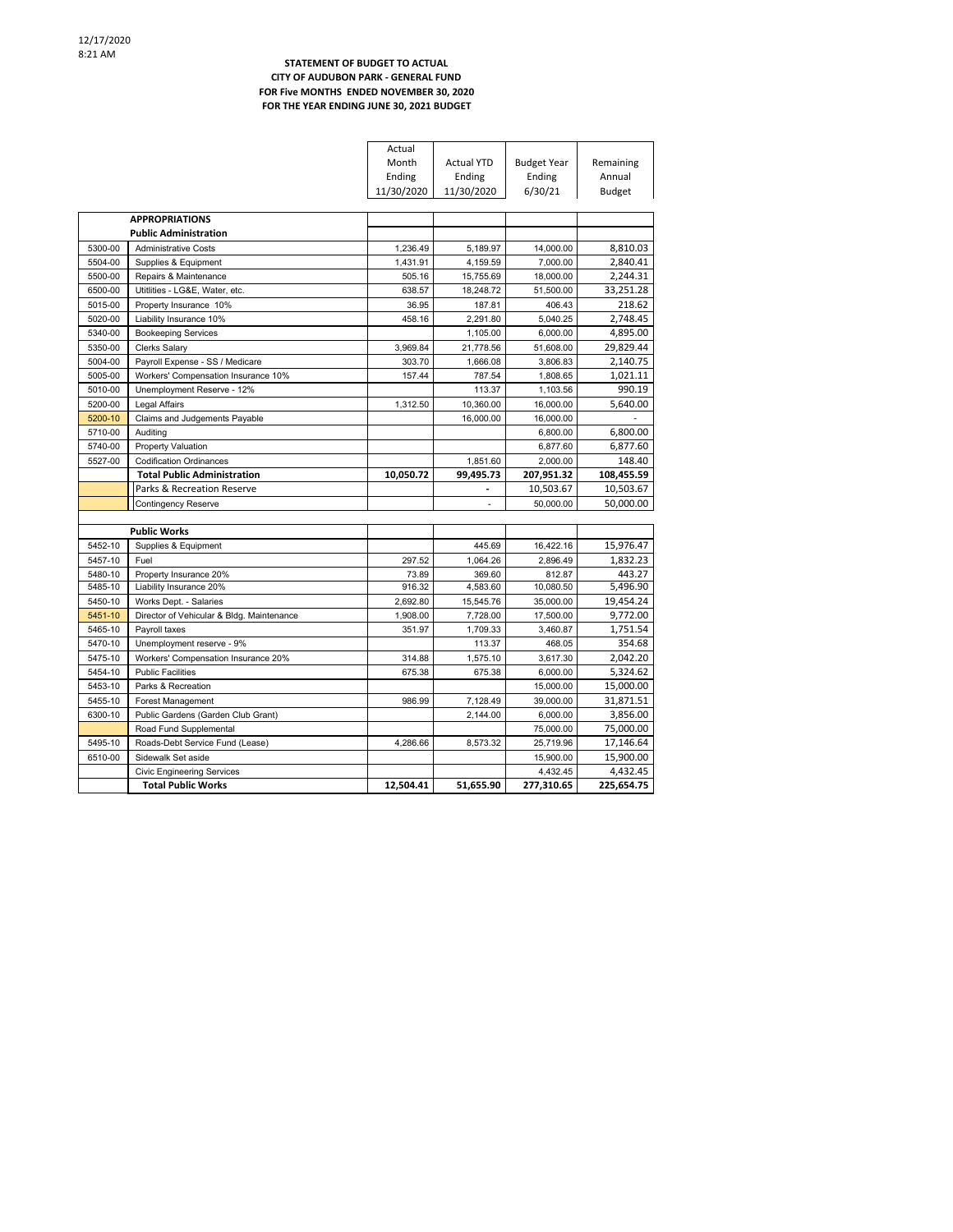#### **STATEMENT OF BUDGET TO ACTUAL CITY OF AUDUBON PARK ‐ GENERAL FUND FOR Five MONTHS ENDED NOVEMBER 30, 2020 FOR THE YEAR ENDING JUNE 30, 2021 BUDGET**

|                                     | Actual     |                   |                    |               |
|-------------------------------------|------------|-------------------|--------------------|---------------|
|                                     | Month      | <b>Actual YTD</b> | <b>Budget Year</b> | Remaining     |
|                                     | Ending     | Ending            | Ending             | Annual        |
|                                     | 11/30/2020 | 11/30/2020        | 6/30/21            | <b>Budget</b> |
| <b>Public Safety</b>                |            |                   |                    |               |
| <b>Administrative Costs</b>         |            |                   | 2,500.00           | 2,500.00      |
| Supplies                            |            | 1.255.57          | 4.000.00           | 2,744.43      |
| Equipment                           | 5,587.30   | 30,007.68         | 38,500.00          | 8,492.32      |
| Fuel                                | 64.95      | 5.632.34          | 14.000.00          | 8,367.66      |
| Maintenance                         | 124.48     | 3.349.48          | 11,000.00          | 7,650.52      |
| Property Insurance 70%              | 258.61     | 1,293.64          | 2,845.05           | 1,551.41      |
| Liability Insurance 70%             | 3.207.11   | 16.042.61         | 35,281.77          | 19,239.16     |
| Auto Insurance                      | 213.00     | 1.767.52          |                    | (1,767.52)    |
| <b>Public Safety Salaries</b>       | 25,177.60  | 151,502.75        | 347,062.61         | 195,559.86    |
| Payroll Taxes                       | 2,028.07   | 12,099.91         | 26,000.00          | 13,900.09     |
| Workers' Compensation Insurance 70% | 1,102.09   | 5,512.95          | 12,660.57          | 7,147.62      |
| Unemployment Reserve - 79%          |            | 718.06            | 4.300.00           | 3,581.94      |
| Court Pay                           |            |                   | 500.00             | 500.00        |
| KLEFPF/KACP Accreditation           | 1.333.32   | 6.666.60          | 16,000.00          | 9,333.40      |
| COVID-19 Contingency Reserve        |            | 365.00            | 1.000.00           | 635.00        |
| <b>Total Public Safety</b>          | 39,096.53  | 236,214.11        | 515,650.00         | 279,435.89    |
|                                     |            |                   |                    |               |
| <b>TOTAL APPROPRIATIONS</b>         | 61,651.66  | 387,365.74        | 1,061,415.64       | 674,049.90    |
|                                     |            |                   |                    |               |

**Note:**

**Quarterly Payments include: Unemployment Insurance**

**Worker's Compensation audit and final payment settlement occurs after the fiscal year end**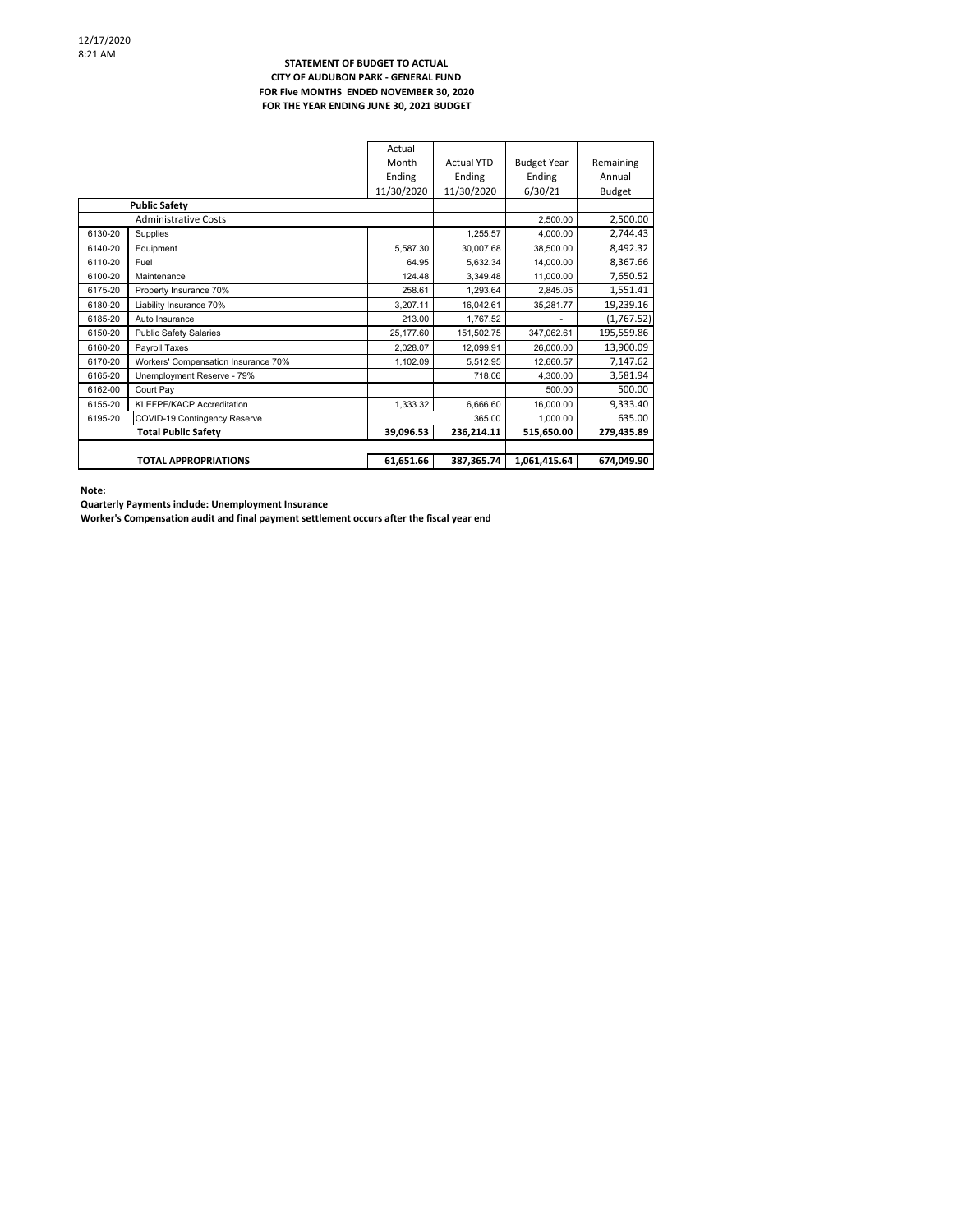# **BUDGET TO ACTUAL ANALYSIS CITY OF AUDUBON PARK ‐ SANITATION FUND FOR THE YEAR ENDING JUNE 30, 2021 BUDGET FOR Five MONTHS ENDED NOVEMBER 30, 2020**

|                  |                                  | Actual     |                   |                    |               |  |  |
|------------------|----------------------------------|------------|-------------------|--------------------|---------------|--|--|
|                  |                                  | Month      | <b>Actual YTD</b> | <b>Budget Year</b> | Remaining     |  |  |
|                  |                                  | Ending     | Ending            | Ending             | Annual        |  |  |
|                  |                                  | 11/30/2020 | 11/30/2020        | 6/30/2021          | <b>Budget</b> |  |  |
| <b>RESOURCES</b> |                                  |            |                   |                    |               |  |  |
| FY 2021          | Beginning storm damage reserve   |            |                   | 56,931.86          | 56,931.86     |  |  |
| 4329-21          | Waste Mgmt Fee                   | 4,560.00   | 100,555.45        | 125,851.80         | 25,296.35     |  |  |
|                  |                                  |            |                   |                    |               |  |  |
|                  | <b>TOTAL RESOURCES</b>           | 4,560.00   | 100,555.45        | 182,783.66         | 82,228.21     |  |  |
|                  |                                  |            |                   |                    |               |  |  |
|                  | <b>APPROPRIATIONS</b>            |            |                   |                    |               |  |  |
| 6600-40          | <b>Waste Collection Contract</b> | 10,537.31  | 52,522.39         | 125,851.80         | 73,329.41     |  |  |
| 6602-40          | Storm Damage                     |            | 5,000.00          | 56,931.86          | 51,931.86     |  |  |
|                  |                                  |            |                   |                    |               |  |  |